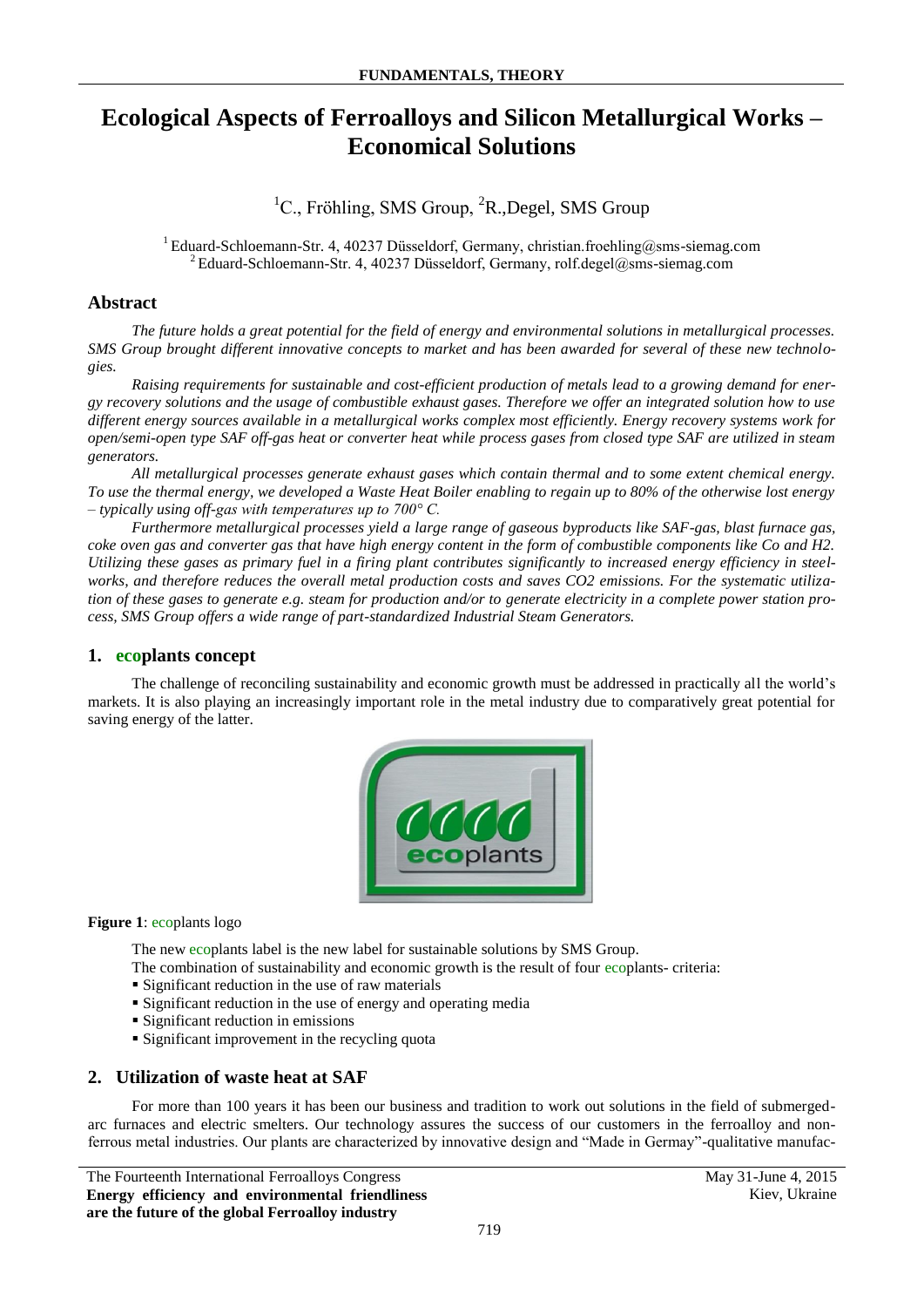turing. References from all over the world demonstrate the economic success which is achieved through stable and safe operation.

Along the metallurgical production processes, there are several operating sequences that require enormous amounts of heat. These accumulated, hot exhaust gases often remain unused.

Based on this background SMS has developed energy recovery systems producing steam from exhaust gases coming from different furnances - e.g. SAF and AOD-Converter. Depending on the process up to 80% of the wasted energy can be recovered. This steam can be used for heating, cooling or generation of mechanical or electrical energy.

Forced by these technologies, tens of thousands of tons of  $CO<sub>2</sub>$  emissions are saved, which allow the disposition of emission permits.

In semi-open electric smelters, the combustible components of the process gases are fully combusted in the freeboard area above the burden. Today's furnaces are equipped with doors allowing the precise control of the off-gas temperature between 550 to 750°C. Instead of cooling the off-gas by means of a forced draft cooler or a hair-pin cooler the energy of the off gas is utilized to generate superheated steam within a waste heat boiler. Inside the waste heat boiler convective heating surfaces are located. The boiler consists of heating surface tube banks for economizer, evaporator and superheater. The upper part of the boiler casing consists of water walls and belongs to the evaporator system. This measure leads to a very high flexibility of the system in case of off gas temperature peaks etc. The boiler will be operated in natural circulation thus no circulation pumps are required.





In any way the cooling is necessary before the gas can be cleaned in the bag filter. Now, by using this energy recovery plant, superheated steam is generated. The produced steam can be utilized for various applications, e.g. for generation of electricity, for heating or for running drives.

EtiKrom is a Turkish ferrochrome producer who has placed an order for two additional reduction furnaces (SAF) from SMS Group. Both of them are equipped with energy recovery systems using thermal energy from up to 600°C hot furnace gases for generation of superheated steam. The energy content of the steam is used to drive a steam turbine which produces electrical power with a 5 MW-generator. EtiKrom is expecting an amortization period of less than four years by this method of producing electrical power.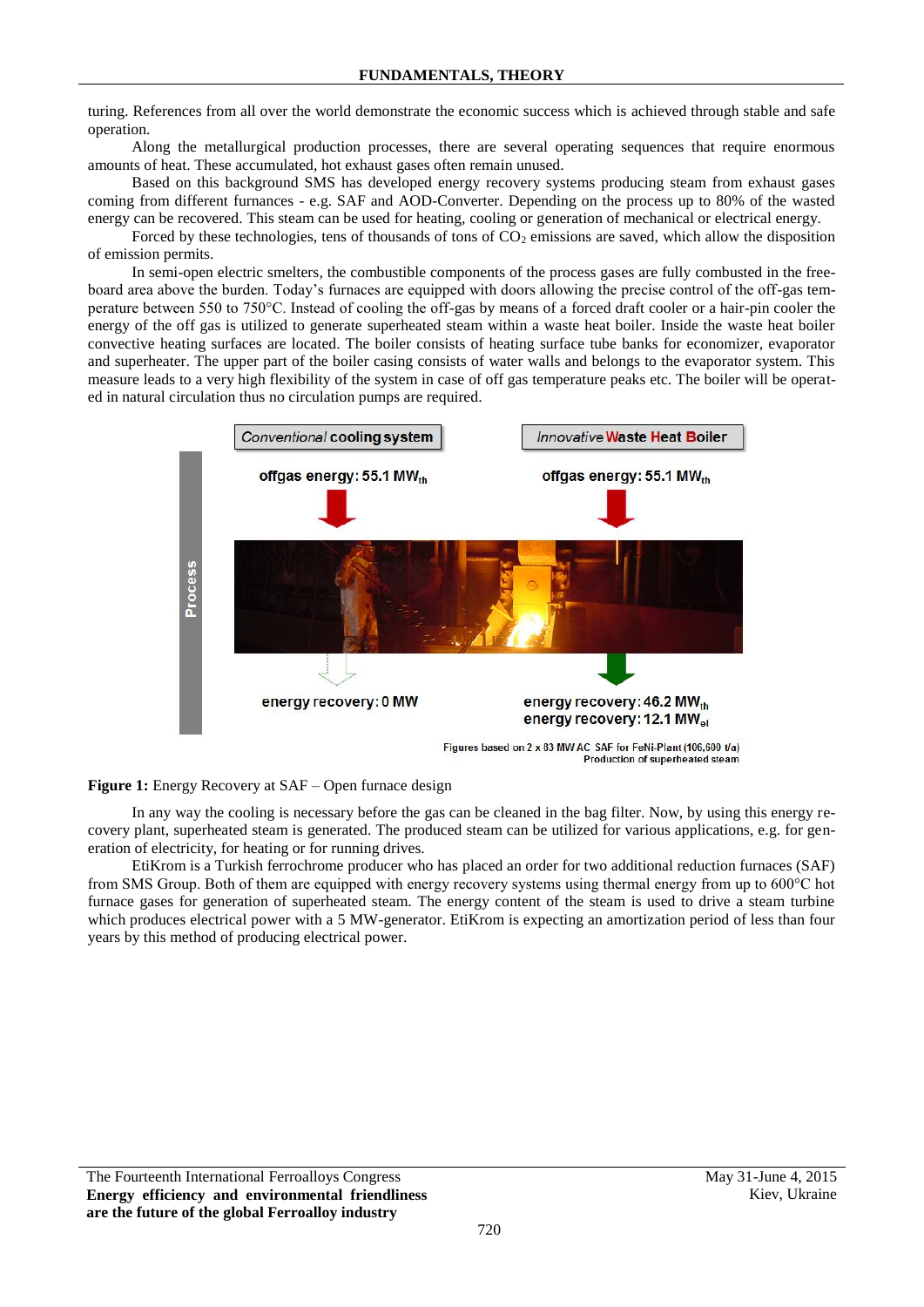| Scope                  | Energy recovery system including a complete gas<br>cleaning technology for two FeCr-SAF at Eti Krom.                                                                                                    |
|------------------------|---------------------------------------------------------------------------------------------------------------------------------------------------------------------------------------------------------|
| Brief<br>description   | The energy from the approx. $600^{\circ}$ C-hot exhaust<br>gas is converted into superheated steam. By using<br>this steam a turbine generating 5 MW of electrical<br>energy is driven.                 |
| ecoplants-<br>criteria | Ecological advantage: Recovery of 11% of the<br>total input energy; saving of around 25,000 tons of<br>CO <sub>2</sub> p.a.; Previously: no dedusting, today: max. 10<br>mg dust / $Nm3$ in the offgas. |
|                        | <b>Economic advantage:</b> Power generation: approx.<br>3.8 mio € p.a; Amortization period: approx. 3 ½<br>years.                                                                                       |



#### **Figure 2:** ecoplants– solutions for our customer EtiKrom

In some Si-metal and FeSi processes up to 22% of the input electric power can be recovered.





# **3. Usage of exhaust gas**

The large range of gaseous byproducts as SAF-gas, blast furnace gas, coke oven gas and converter gas have high energy content in terms of combustible components.

At semi-open type furnaces the combustible components which are generated during the process are fully burned in the freeboard area. The furnaces are either equipped with doors or openings in the roof, which allows the control of the off-gas temperature. Depending on the process the off-gas temperatures are between 550 to 750°C. Internal calculation shows that more than 20% of the input electric power can be recovered. Due to environmental and ecological reasons, a larger portion of electric smelters are closed type furnaces, which produce certain quantities of CO-rich gas that can be utilized in various up- and downstream processes. SMS developed a "dirty-boiler-system", which can take the hot dirty combustible gas and transform the chemical and sensible heat into steam.

Having a closer look at SAF-gas in a closed furnace design one would not find combustion of process gas.

The Fourteenth International Ferroalloys Congress May 31-June 4, 2015 **Energy efficiency and environmental friendliness are the future of the global Ferroalloy industry**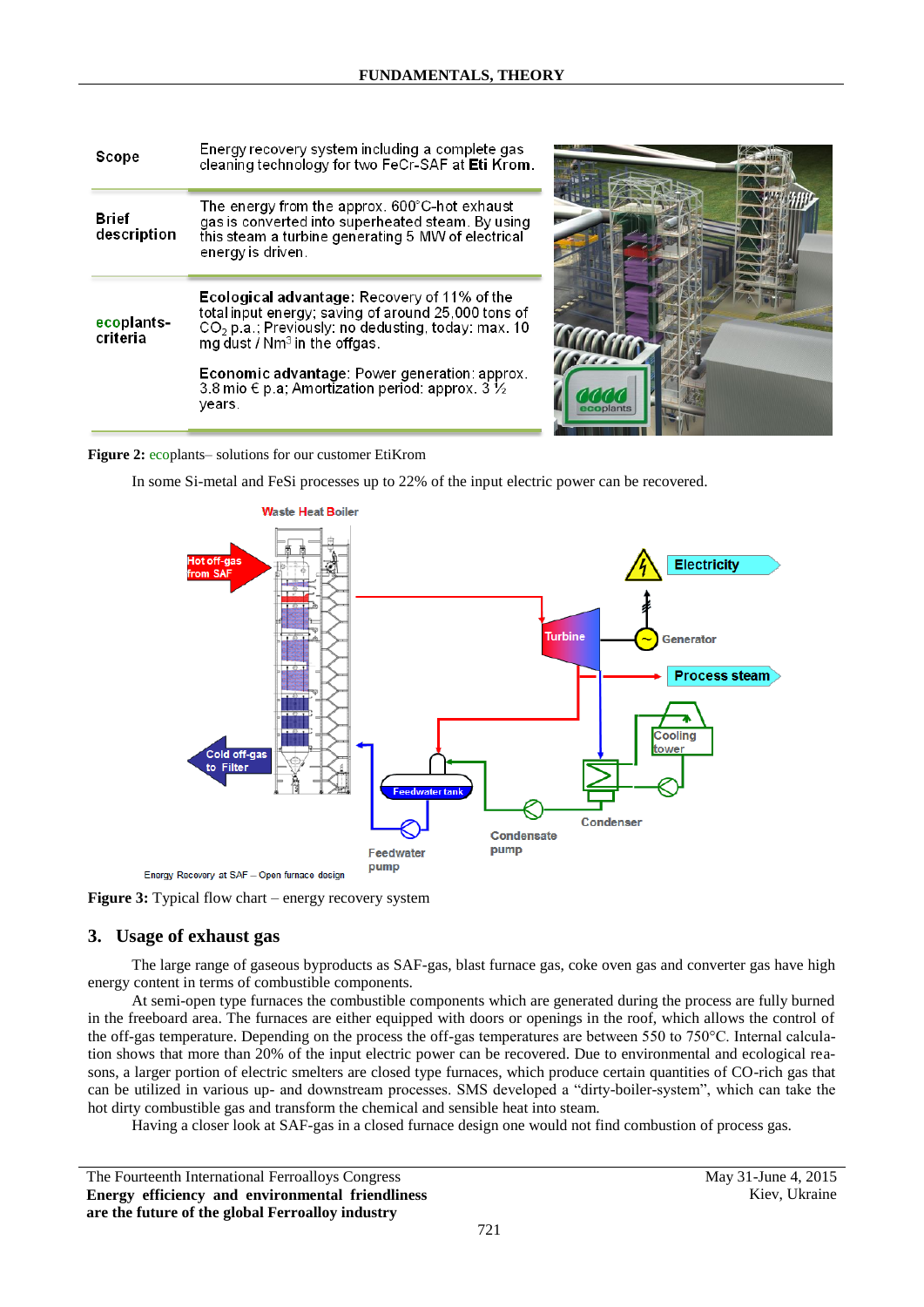But combustible off-gas can be used after treatment (e.g. Venturi Scrubber) in a Process Gas Boiler to generate superheated steam. The off-gas flows about 6,000 to 12,000  $Nm<sup>3</sup>/h$ . Depending on alternating current or direct current the high dust load ranges between 70 and 200 g/Nm³, temperatures start at 300 up to 1,800°C maximum.

Utilizing gaseous byproducts in general as primary fuel in an industrial power plant contributes significantly to increased energy efficiency in steelworks and therefore reduces the overall steel manufacturing costs and reduces  $CO<sub>2</sub>$ emissions.



Figure 4: Specific values for different process gases

For the systematic utilization of these gases, e.g. to generate steam for production and/or to generate electricity in a complete power station process, SMS Group offers a wide range of part-standardized steam generators. In this context SMS focuses on taking into account many requirements that influence the choice of steam generator type. Examples for these requirements are:

- Low emissions
- Wide range of fuels
- Compact design
- Fast starting capability
- Flexibility:
- The SMS Group range comprises suspended or self-supporting natural-circulation steam generators with high to top outputs:
	- $\rightarrow$  Live steam pressures up to 160 bar
	- $\rightarrow$  Live steam temperatures up to 540 °C
	- $\rightarrow$  Up to 150 MW<sub>el</sub>

The Fourteenth International Ferroalloys Congress May 31-June 4, 2015 **Energy efficiency and environmental friendliness are the future of the global Ferroalloy industry**

- Variable and fixed-pressure mode
- Daily start/stop  $3,30$
- High availability  $\mathbf{B}$ 
	- High cost-effectiveness